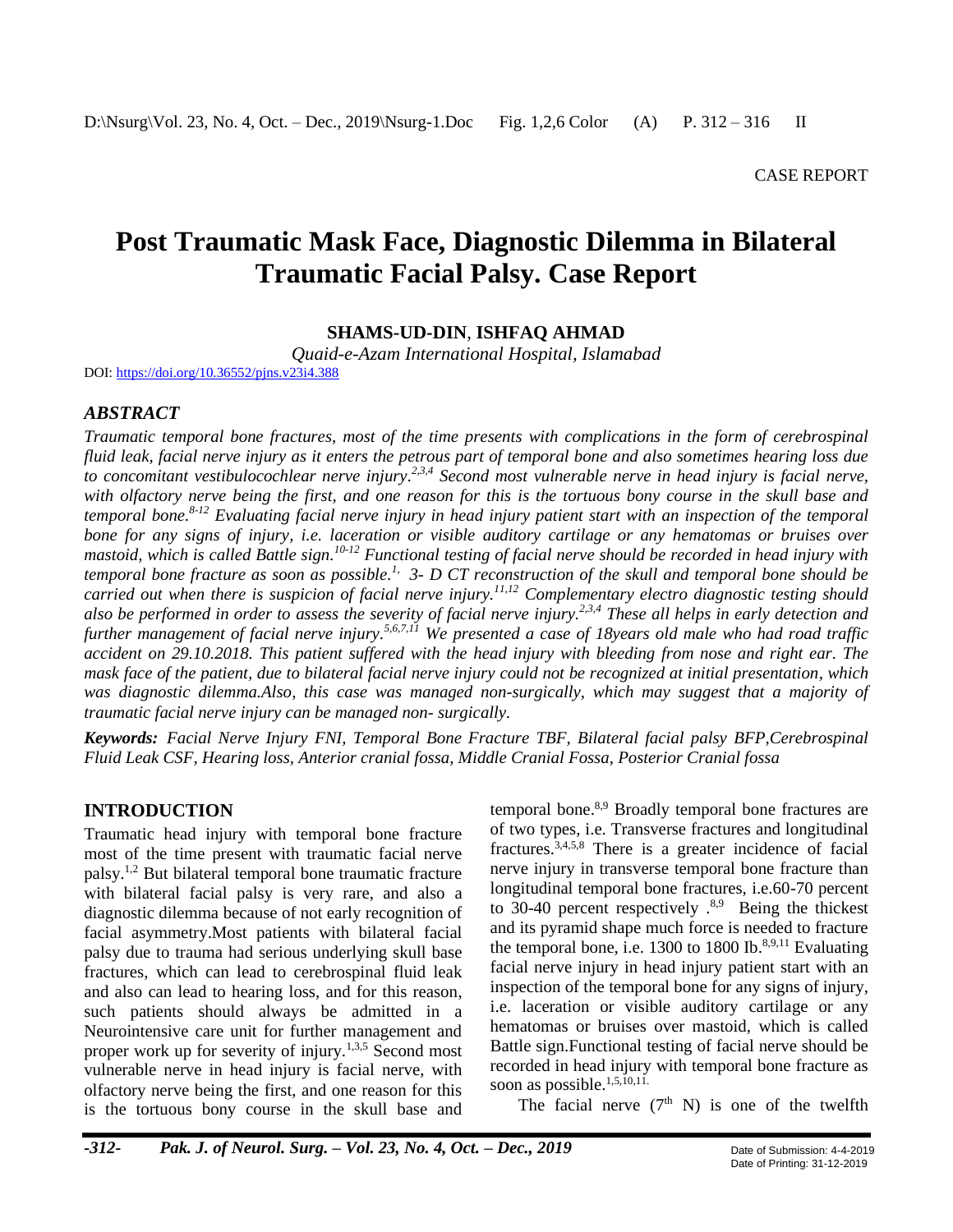cranial nerve which has dual functions, both motor and sensory (nervous intermedius).<sup>2,4,5,12</sup> The facial nerve is located between pons and medulla oblongata proximally and more distally in front of the hindbrain.The vestibulocochlear nerve is medial to facial nerve as it enters internal acoustic meatus in the petrous temporal bone. <sup>5</sup> When the facial nerve enters into the middle ear, than on its medial wall also form sensory geniculate ganglion.Extra cranially through the stylomastoid foramen and parotid gland, gives rise to its branches, both motor and sensory.<sup>3-,5</sup> The auricle, scalp and facial muscles, are supplied with a motor component of facial nerve. The Stapedius, Stylohyoideus, Buccinators and Digastric muscle posterior belly, receive motor supply from facial nerve. 2,3 The anterior two third of tongue taste fibers and middle ear somatic fibers receive sensory supply from facial nerve. 2

# **CASE REPORT**

18 males had lacerated injury to the forehead and face secondary to road traffic accident on 29.10.2018. Presenting GCS 10/15 with bleeding from the right ear and bleeding from inside nose.However, after 3hours of nasal packing in emergency, bleeding from nose stopped.Subsequentlythe patient developed a cerebrospinal leak from nose with right sided CSF otorrhea which resolved in 5days. Clinically no spinal injury was found as the patient was irritable and was moving all four limbs with power ASIA E. Other systems were examined in detail. Chest, abdomen and musculoskeletal examination were unremarkable. Computed tomography (CT) scan of brain with 3-D reconstruction of the skull and temporal bone was carried out, which showed bilateral comminuted temporal bone fractures. Bilateral temporal bone fracture was extending longitudinally into mastoid regions.Left temporal minimal EDH was also observed. Patient was admitted in intensive care unit for head injury and intracranial pressure management according to standard protocol. On post-injury day 3, routine clinical examination revealed weakness in the muscles of facial expression bilaterally and also was not able to close both eyes normally. Clinically according to House-Brackmann score was grade 3, which is moderate facial injury. MRI brain was done which shows CSF signal intensities areas in the sinuses and bilateral nostrils with clinical findings of CSF rhinorrhea. Small intraparenchymal hematoma in left temporal lobe and hemomastoiditis also found.

Confirmatory electro diagnostic studies were performed, which revealed facial nerve injury bilaterally but with no evidence of distal axonal degeneration. Electro diagnostic studies and radiological investigations in the form of CT of the skull and brain and also MRI brain reveal grade 1 axonal injury, and so it was decided to manage this patient non-surgically. Patient managed medically, and prednisolone 1mg/kg given along with eye ointments to prevent exposure keratitis. After 8day, inpatient medical treatment patient CSFrhinorrhea and otorrhea improved and also GCS improved to 13. Patient discharged in stable condition with GCS 15/15 on  $10^{TH}$ post trauma day. Prednisolone given for 3 weeks and electromyography performed at 6weeks post trauma shows improvement. At 16weeks facial palsy improved to House-Brackmann grade 1.



**Fig. 1:** *CT Bilateral temporal bone fracture.*



**Fig. 2:** *CT Petrous temporal bone, longitudinal temporal bone fractures.*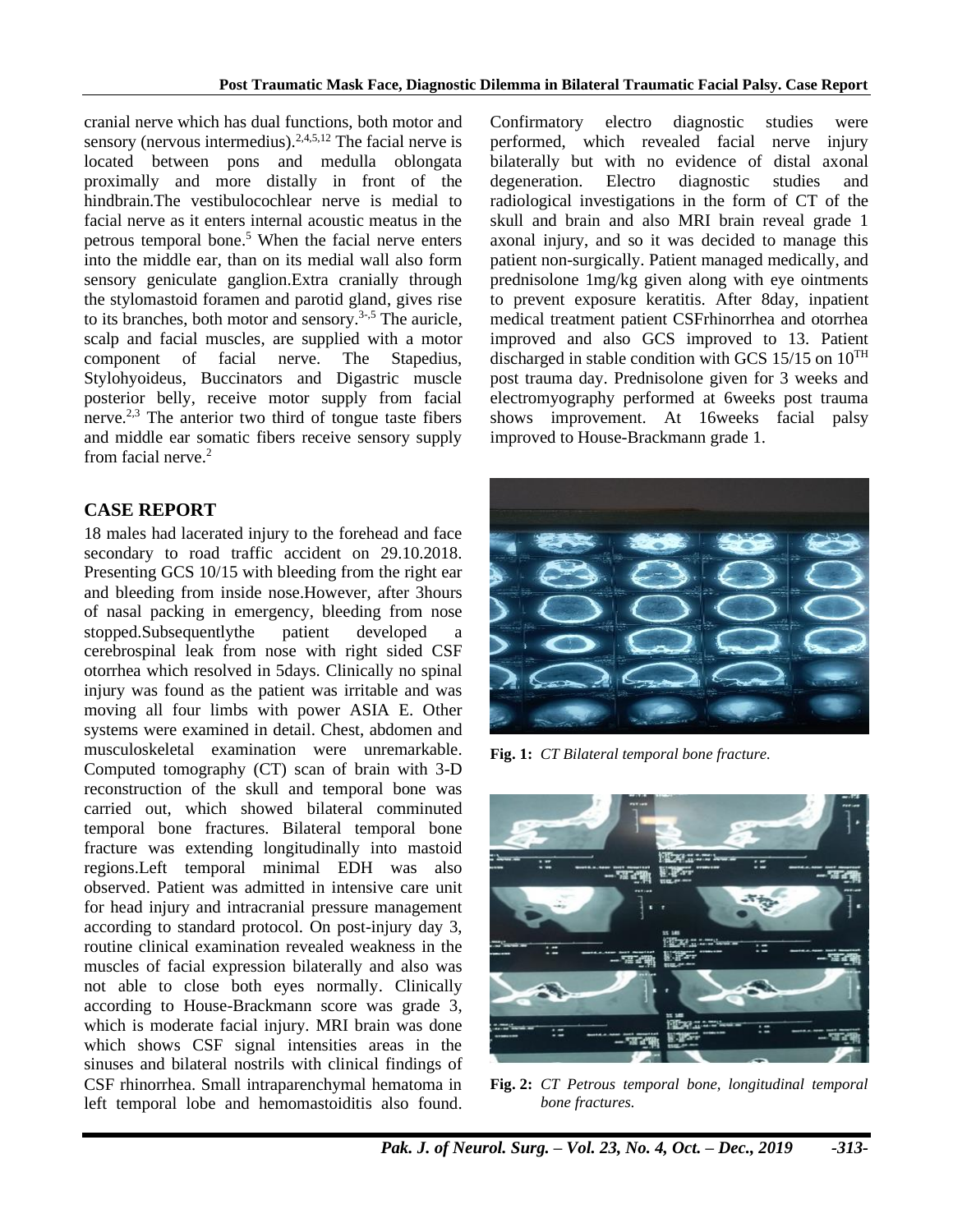#### **Shams-ud-Din, et al**



**Fig. 3:** *Fracture line extending into mastoid.*



**Fig. 4:** *CT Bilateral temporal bone.*



**Fig. 5:** *CT Bilateral temporal bone.*

# **DISCUSSION**

Bilateral facial paralysis in head injury poses a great challenge in the clinical diagnosis, and one reason for this is the lack of facial asymmetry, as occurs in



**Fig. 6:** *Follow-up visit in OPD showing bilateral facial palsy. CT of temporal petrous bone with communited fracture showing clearly the fracture type. Patient shown to improve in the follow up visits as shown in fig but with minimal deficit.*

unilateral facial palsy.1,2 The temporal bone is located in the thickest part of middle cranial fossa and it is pyramidal shaped. The precise anatomic relationship of the facial nerve to temporal bone,helps physician to localize the lesion of facial nerve accurately.<sup>1,4</sup> Skull base anatomic details need to be studied in detail,that helps not only in patient management, but also to avoid other complications associated with temporal bone fractures, apart from facial nerve injury,like hearing loss and CSF leak.<sup>6-9.</sup> The skull base is broadly divided into three anatomical fossae, i.e. anterior fossa, middle fossa, and posterior fossa.10-12 The anterior fossa is formed by, cribriform plate of ethmoid, sphenoid bone lessor wing and the frontal bone. The middle fossa is comprised of sphenoid bone greater wing and the temporal bone. Posterior fossa is mainly formed by occipital bone.<sup>11,12.</sup>

It is well established fact that temoral bone fracture is more common in traumatic head injury , i.e 40 percent.<sup>12</sup> Fracture of temporal bone can lead to various serious complications like CSF leak and traumatic facial palsy.4,8,9,11. Complete physical and neurological examination is mandatory in every head injury patient as soon as primary survey is complete. Inspection for Battle sign which is mastoid process eccchymosis and Racoon eyes, i.e periorbital echymosis should always be looked for since both have positive predictive value of more than 95 percent in temporal and skull base fractures.<sup>10-12</sup> Broadly,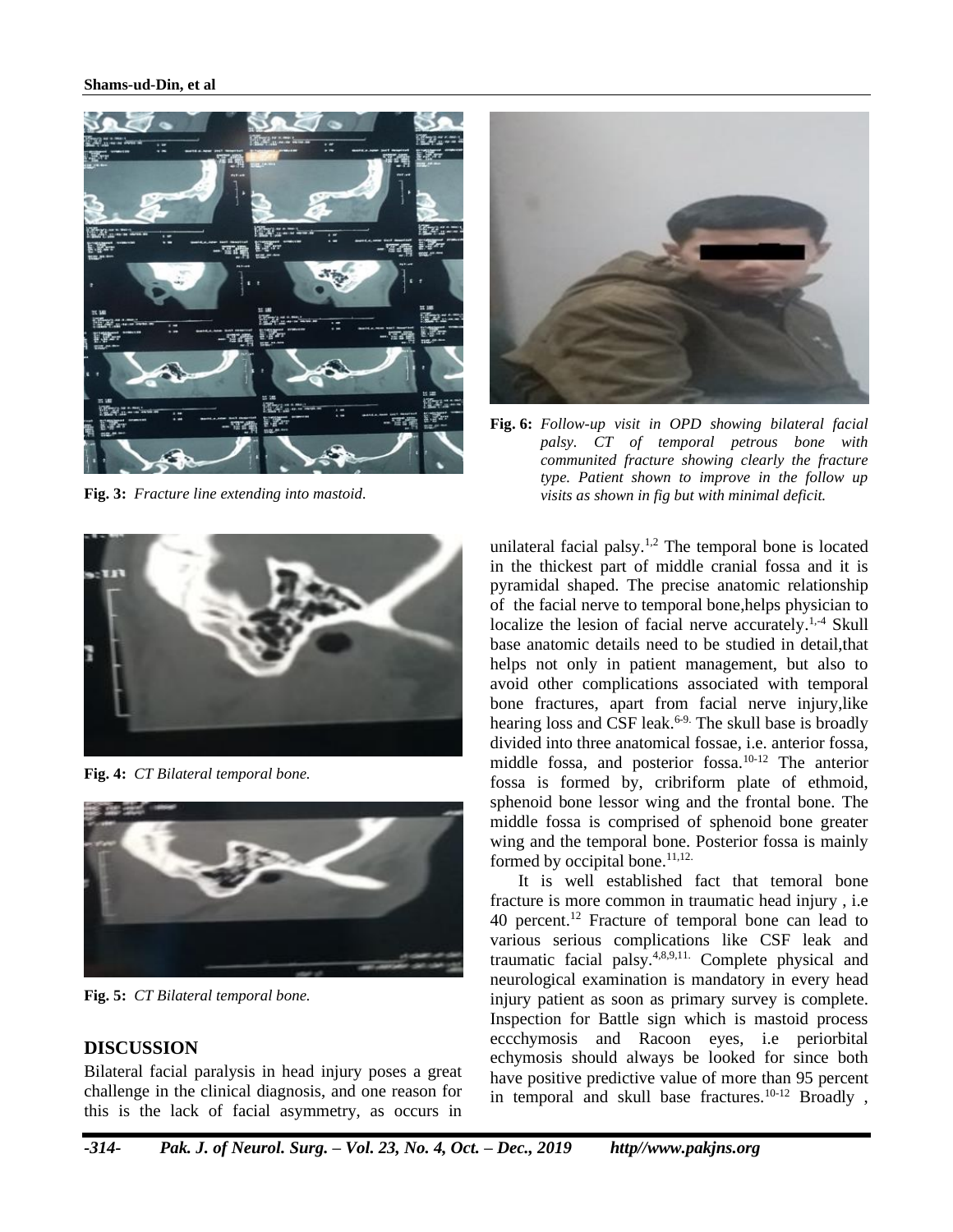temporal bone fractures are of two types, i.e. transverse fractures and longitudinal fractures.  $3,5,7,10,12$ Literature review shows greater incidence of facial nerve injury in transverse fractures than longitudinal fractures, i.e.60-70 percent and 20-30 percent respectively. When further studied the pathophysiology of traumatic facial nerve injury in longitudinal temporal bone fracture, it was found that longitudinal TBF also involve body of sphenoid bone and reaching opposite temporal bone, which results in bilateral FNP. If both  $6<sup>th</sup>$  and facial nerves are not functioning, this suggests a lesion in pons of brain<sup>5</sup>. If facial nerve and vestibulochchlear nerves are not fuctioning, this suggests a lesion in the internal acoustic meatus.7.If the patient is sensitive to sound,lesion involves nerve to stapedius. If the lesion is proximal to chorda tympani the patient would have no sensation in the anterior two third of tongue.<sup>4,5</sup> In the assessment of facial nerve palsy, hearing should always be checked according to standard protocols, clinically and audio metrically. 1,2 3D reconstruction of skull and temporal bone along with skull X-rays, are gold standards investigations to properly localize fracture the site in the temporal bone.<sup> $1,2,3,7$ </sup> As MRI with gadolinium contrast is good for soft tissues pathology detection and is very useful to delineate facial nerve injury.<sup>7,3,4</sup> Also electromyography plays a key rule for prognosticating and grading facial nerve injury. 3-6

In terms of managing traumatic facial nerve injury, it is the severity and grade of facial nerve injury, which guides the physician in terms of either to manage medically or surgically.<sup>1-4</sup> When there is no gross radiographic pathology, electrophysiology can predict spontaneous recovery.<sup>2,3,7</sup> During medical treatment, recovery may be in delayed fashion and can manifest clinical improvement in 8-12 weeks.<sup>3,5,9,10</sup>

Surgical intervention is considered when EMG shows no regeneration despite aggressive medical therapy for 4-6 weeks, or when there is documented facial nerve transection, clinically complete facial palsy, i.e. 6/6, and radiology and EMG shows complete nerve transection.<sup>8,9</sup>

Which surgical technique to opt, also depends on a specific type of injury to the facial nerve.If facial palsy is deteriorating, surgical exploration may be carried out in the form of decompressing the facial nerve in the facial canal of the middle ear. $10,11,12$  If a nerve is partially transected, it can be repaired with primary anastomosis.8,9,12 But, if primary anastomosis is not

possible, than nerve graft can be done.2,5,9 For complete facial nerve transection, hypoglossal to facial nerve anastomosis is carried out to improve cosmesis and facial function.9,10 Local injection of Botox and gold-weight placement are reserved options for improving quality of life and enhance cosmesis. $^{12}$ 

## **REFERENCES**

- 1. Esslen E, Miehlke A. In: Electrodiagnosis of Facial Palsy. Surgery of the Facial Nerve. 2nd ed. Philadelphia: W. B. Saunders, 1973: 45–51.
- 2. Coello AF, Canals AG, Gonzalez JM, Martín JJ. Cranial nerve injury after minor head trauma. J Neurosurg. 2010; 113 (3): 547–55.
- 3. Sertac Y. Total facial nerve decompression for severe traumatic facial nerve paralysis: a review of 10 cases. Int J Otolaryngol. 2012.
- 4. Hwang JY, Jwa CS, Kim KH, Kang JK. Post-traumatic Bilateral Facial Paralysis. J Kor Neurotraumatol. 2006; 2: 136–9.
- 5. Elicora SS, Dinc AE, Biskin S, Damar M, Bilgin E. Bilateral Facial Paralysis Caused by Bilateral Temporal Bone Fracture: A Case Report and a Literature Review. Case Rep Otolaryngol. 2015.
- 6. Sundar IV, Kurmi DV, Rao K, Sharma V, Chopra S, Jain SK. Delayed onset post-traumatic bilateral facial nerve paralysis: A rare case report. Indian Journal of Neurotrauma. 2012; 9: 143–46.
- 7. Haberkamp TJ, Harvey SA, Daniels DL. The use of gadolinium-enhanced magnetic resonance imaging to determine lesion site in traumatic facial paralysis. Laryngoscope, 1990; 100: 1294–300.
- 8. Rodney C. Diaz, Brian Cervenka, Hilary A. Brodie. Treatment of Temporal bone fractures. J. Neurol Surg B. 2016; 77: 419-429.
- 9. Yadav S, Panda NK, Verma R, Bakshi J, Modi. M. Surgery for post Traumatic facial paralysis: Are we overdoing it? Eur Arch Otorhinolarngol. 2018 Nov; 275 (11): 2695-2703.
- 10. Brown S, Isaacson B, Kutz W, Barnett S, Rozen SM. Facial Nerve Trauma: Clinical Evaluation and Management Strategies. Plast Reconstr Surg. 2019 May; 143 (5): 1498-1512.
- 11. Lee PH, Liang CC, Huang SF, Liao HT. The Outcome Analysis of Traumatic Facial Nerve Palsy Treated with systemic steroid therapy. J Craniofac Surg. 2018 Oct; 29 (7); 1842-1847.
- 12. Jacob S. Feldmann, MD, Soroush MD, Rober M. Kellmann MD, SherardA.Tatum III MD. Skullbase Trauma: Clinical Considerations in Evaluation and Diagnosis and Review of Management Techniques and Surgical Approaches. Semin Plas Surg 2017; 31: 177- 188.